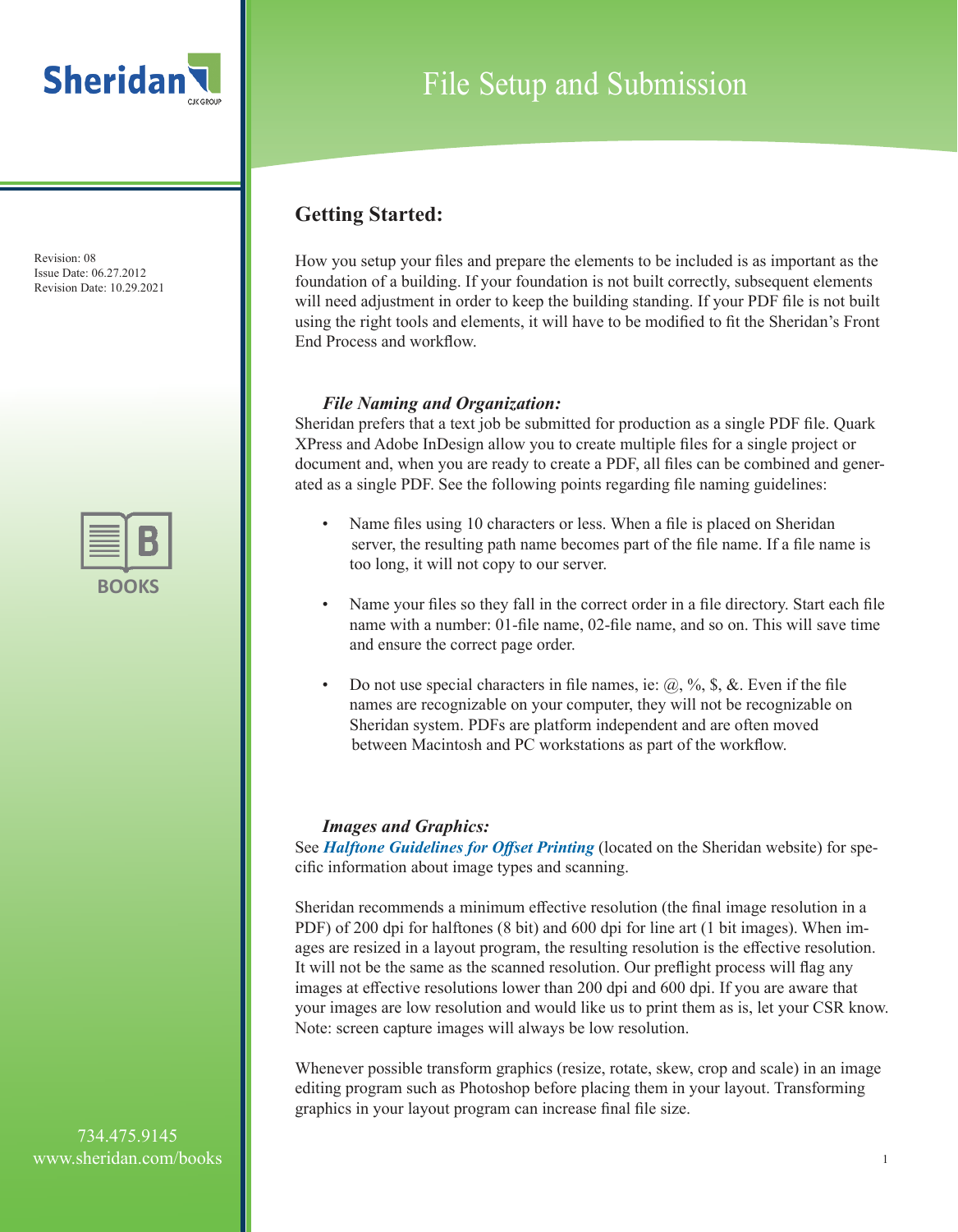



# File Setup and Submission

#### *Fonts:*

The type of font you use does not matter as long as it is embedded in your PDF file. Sheridan recommends that fonts be fully embedded in your PDF rather than subset. Font types include PostScript Type 1, OpenType, and TrueType.

Verify that you are using licensed versions of your fonts. Even if you can load a font on your machine and it views correctly, it may not embed in your PDF. All fonts must be embedded in the PDF you submit for production. If your fonts will not embed because of licensing restrictions in your PDF files, Sheridan will not be able to embed them either.

#### *Document Setup:*

Processing your PDF files automatically requires that specific information such as trim size, margins and bleed be available in your PDF file. Entering the information in your document setup is the first step. See the *Page Boxes in PDF Files* document (located on the Sheridan website) for details regarding setup of bleeds in InDesign and QuarkX-Press.

Note: For text and elements that print but do not bleed, leave at least 1/4" space between the printing elements and the trim.

### *Using Color:*

If you are printing in color, the graphic files in your file must be in the correct color space for your project. Color graphics and images should be in CMYK (Cyan, Magenta, Yellow and Black) or PMS (Pantone Matching System). If color graphics will print as gray scale, convert from color to gray scale before placing them in your document layout. If your graphics are in RGB and will print in CMYK, convert before placing the images in your document layout. If you are printing black only and your images are in color, convert to grayscale before placing them in your document.

Microsoft Word is not suitable for the color work flow. MS Word only works in an RGB color space. When CMYK images are placed in a MS Word document, they are converted to RGB. Sheridan can convert to CMYK but there may be a significant color shift. Color in MS Word cannot be setup as or converted to PMS.

When using PMS colors, do not rely on your layout program's on screen color palette for accurate color representation. All Pantone inks are matched to a current Pantone book when printed. Do not change the name of PMS colors or create your own spot colors unless the spot colors will be converted to CMYK for printing. All the PMS colors in a document must use the same letter following the number, a C or a U (example: PMS 186 C).

SMI's suggested guidelines for TAC are: 320% for coated stock and 270% for uncoated stock. When setting up CMYK elements to print Rich Black use 30% Cyan, 20% Magenta, 20% Yellow and 100% Black.

734.475.9145 www.sheridan.com/books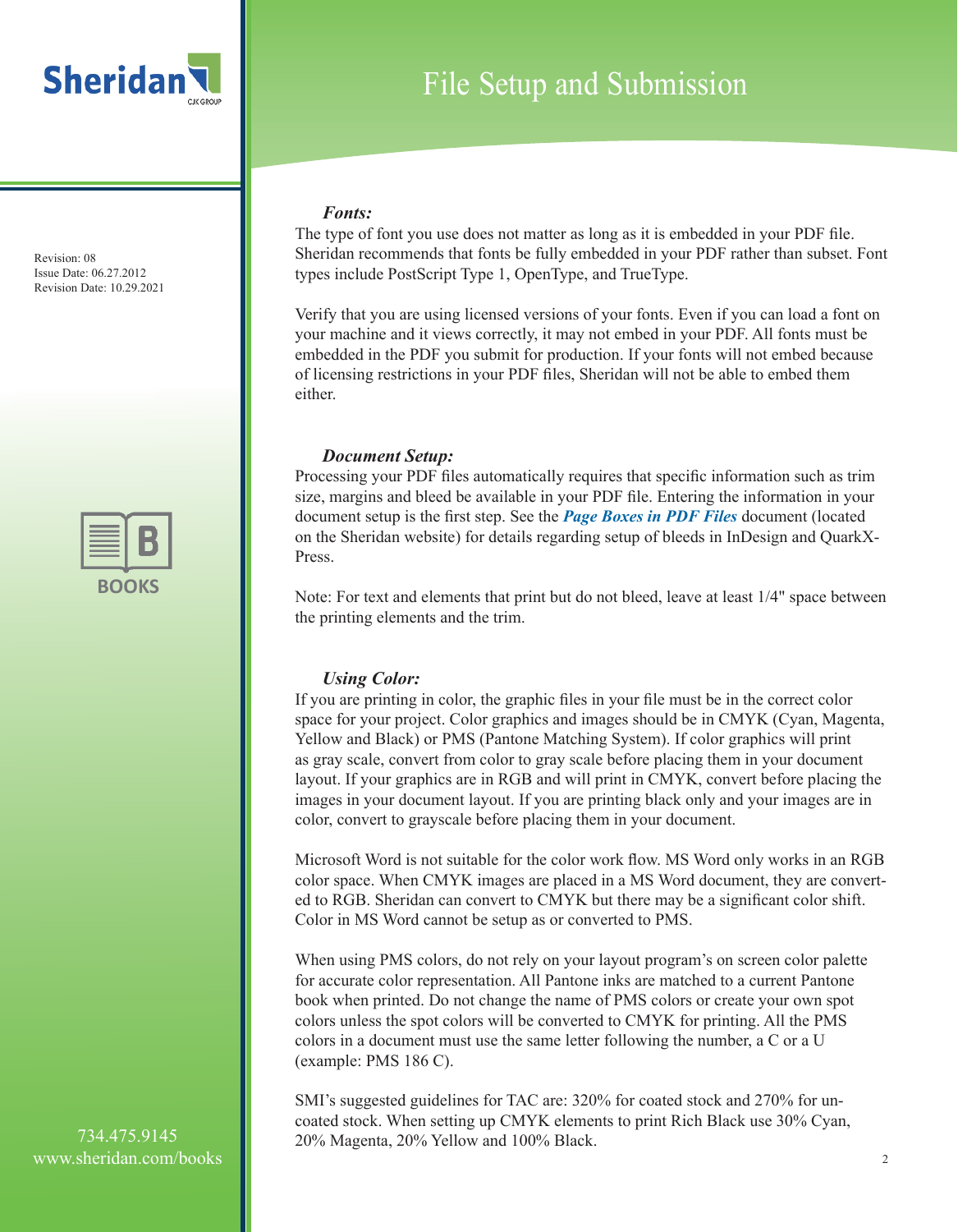



# File Setup and Submission

#### *Components:*

You can generate a layout template for components using the Template Creator tool on the Sheridan website. Components of all types should be setup as one document including Back Cover at the left, the Spine in the middle and Front Cover on the right and if a Dustjacket the flaps as well. Add a .125" bleed to each trim edge. Create tick marks in your component file to identify trim, spine, bleeds and dustjacket flaps. Place (offset) the marks .125" from the document edge.

#### *Creating PDF and Sending Files:*

Sheridan has instructions specifically for exporting PDF files from Adobe InDesign, QuarkXPress and Microsoft Word. Following Sheridan furnished instructions, found on our website, will ensure that your fonts are fully embedded, image resolution is not compromised, page boxes are defined.

There are a number of third-party tools on the market for creating PDF files. Sheridan does not endorse or recommend any of them. We can, however test your resulting PDF to see if it is compatible with our workflow. Look for programs that will embed all your fonts and maintain the quality of your images.

Sheridan prefers a single PDF file for text. If this is not possible, see the section on *File Naming and Organization* in this document. Submitting the PDFs in the file order not only allows us to automate the file combination, it ensures that pages are in the correct order.

#### *Submitting Files:*

Files may be uploaded to Sheridan WSFTP account. Consult your Customer Service Representative about having an account created with your own unique username and password. We can also retrieve files from your FTP site or a third party FTP site as well. Files can also be submitted on CD, DVD, or a flash drive.

Send only the PDF files necessary to produce your job. If submitting application files, make sure to send all related files (images, links, fonts) with including the application file itself. Stuff and bin hex fonts. Consult your CSR about what other information is required to complete your job.